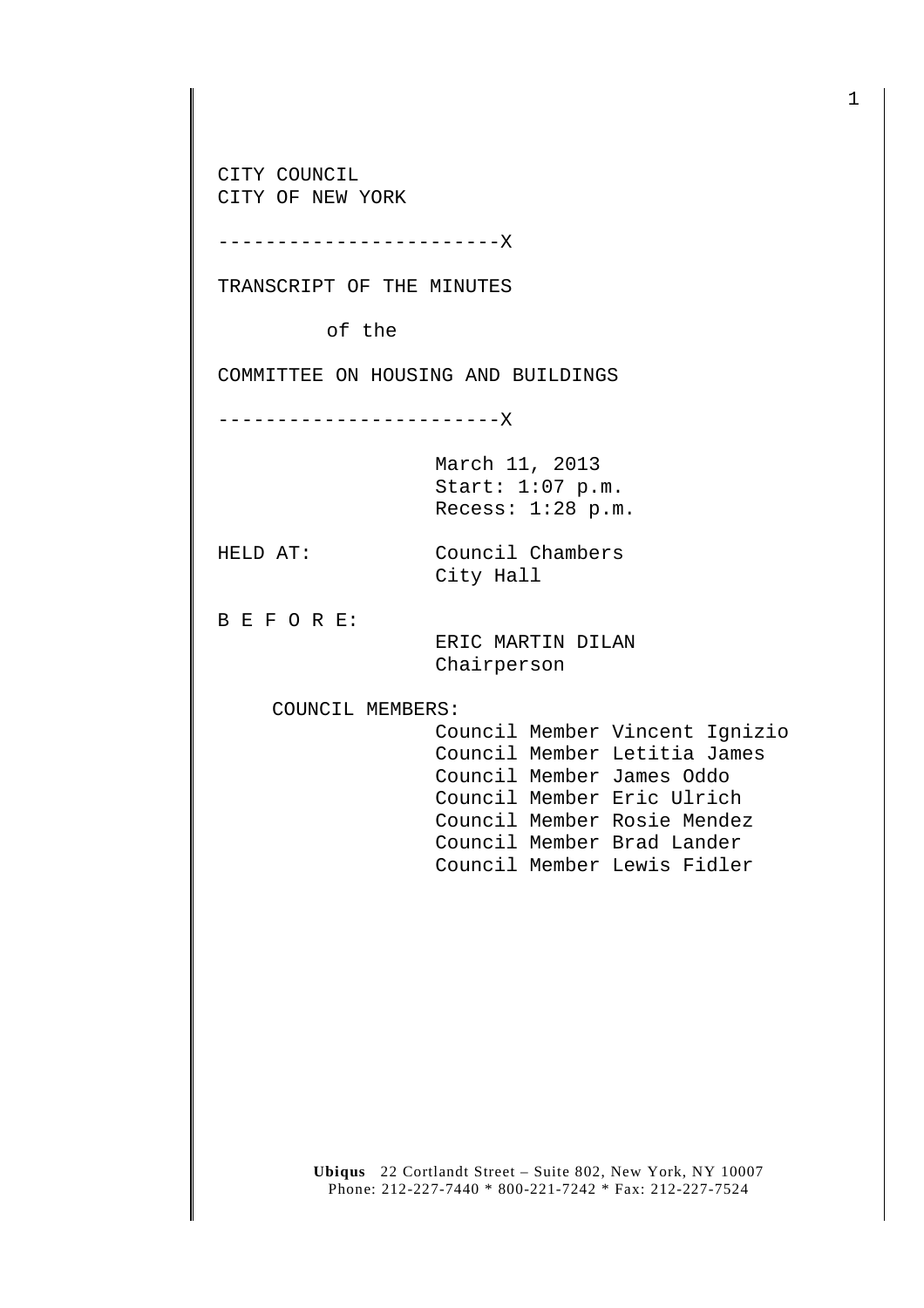A P P E A R A N C E S (CONTINUED)

Thomas Fariello Deputy Commissioner Department of Buildings

Gus Sirakis Executive Director Department of Buildings - Technical Affairs

Marla Tepper General Counsel and Deputy Commissioner for Legal Affairs Department of Consumer Affairs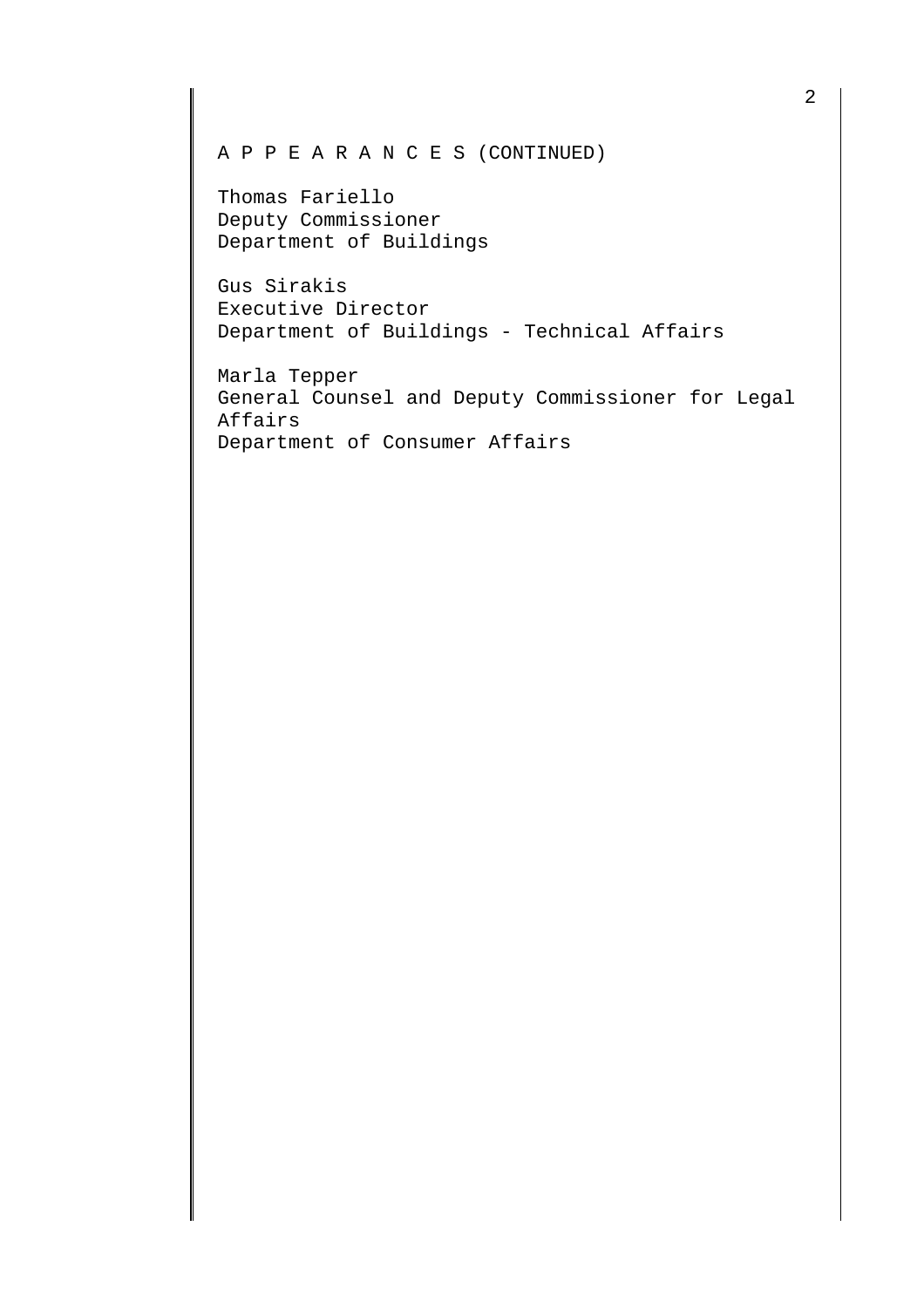| $\mathbf{1}$ | $\mathfrak{Z}$<br>COMMITTEE ON HOUSING AND BUILDINGS |
|--------------|------------------------------------------------------|
| 2            | CHAIRPERSON DILAN: Good morning.                     |
| 3            | We'll begin in a minute. I'm not sure is the         |
| 4            | sergeant-at-arms went over the details but if        |
| 5            | there's anybody that wants to testify on today's     |
| 6            | agenda item please pill out an appearance card,      |
| 7            | give it to one of the sergeants-at-arms so that we   |
| 8            | know you want to testify and we'll queue you up      |
| 9            | for testimony.                                       |
| 10           | Once the hearing begins if cell                      |
| 11           | phones could be put to silent mode or off and all    |
| 12           | private conversations would have to happen outside   |
| 13           | of the hearing room. So with that, Sergeant,         |
| 14           | we'll begin.                                         |
| 15           | Good morning everyone and welcome.                   |
| 16           | My name is Eric Martin Dilan and I'm the chair of    |
| 17           | the city council's Housing and Building Committee.   |
| 18           | Today the committee is meeting to consider           |
| 19           | proposed intro 1007(a) which is titled, "A local     |
| $20 \,$      | law to amend the administrative code of the City     |
| 21           | of New York and the building code of the City of     |
| 22           | New York in relation to the raising and moving of    |
| 23           | a building". This comes about in the wake of         |
| 24           | Hurricane Sandy. Some property owners will choose    |
| 25           | to elevate their homes or buildings to comply with   |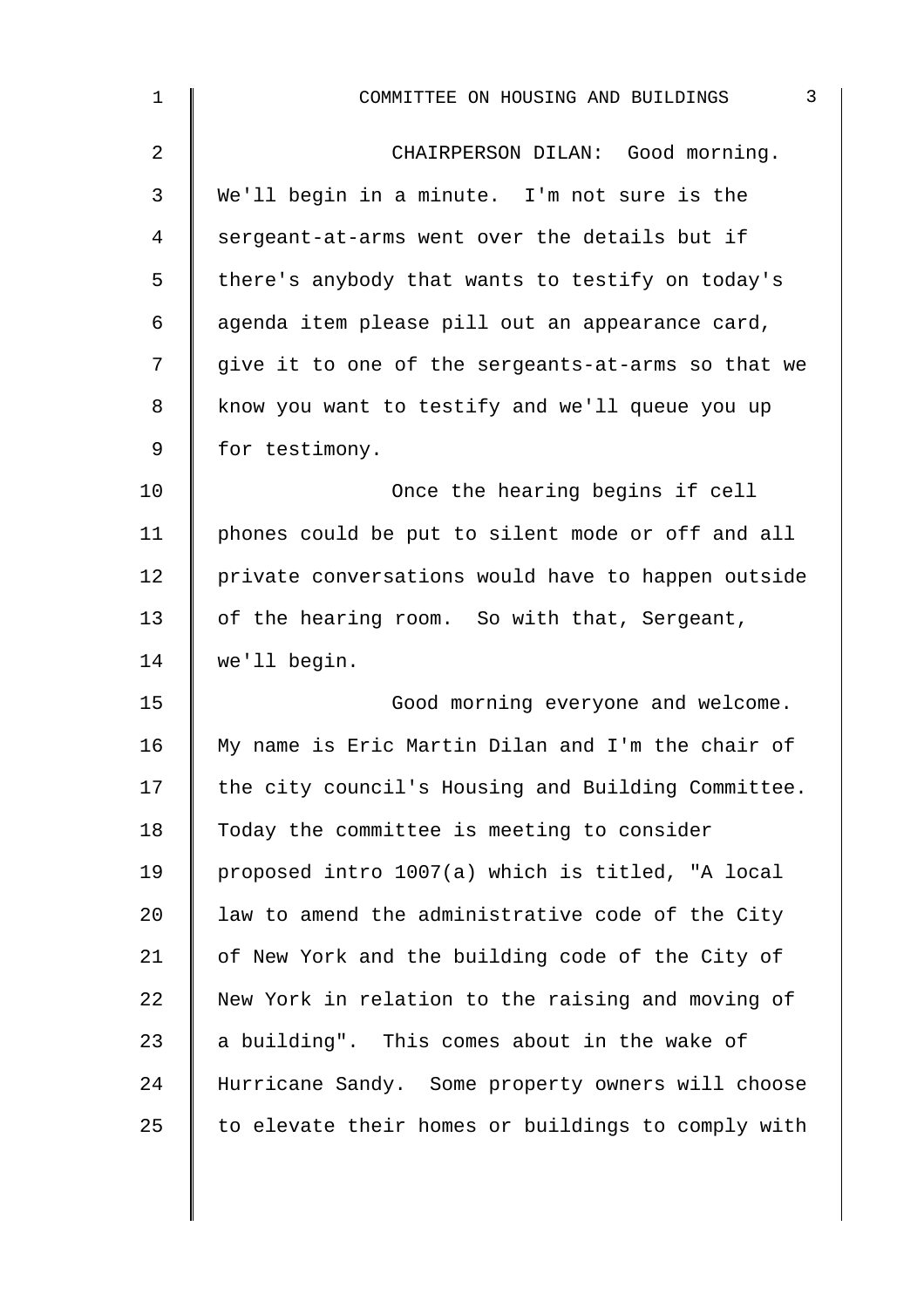| $\mathbf 1$    | $\overline{4}$<br>COMMITTEE ON HOUSING AND BUILDINGS |
|----------------|------------------------------------------------------|
| $\overline{2}$ | building regulations in flood zones and guard        |
| 3              | against flood damage or save money on flood          |
| $\overline{4}$ | insurance. The elevation of a structure is not       |
| 5              | always an easy thing to do, as one can imagine and   |
| 6              | doing it improperly can result in a damaged          |
| 7              | foundation or collapsed home which we all seek to    |
| 8              | avoid.                                               |
| 9              | Proposed intro 1007(a) is intended                   |
| 10             | to protect owners who choose to elevate their        |
| 11             | homes or buildings. The bill is sponsored by         |
| 12             | Council Member Ignizio, Council Member Oddo as       |
| 13             | well as the Speaker of the City of New York and      |
| 14             | will require four things:                            |
| 15             | First, the title page of the                         |
| 16             | construction plans submitted to the Department of    |
| 17             | Buildings would have to indicate whether a project   |
| 18             | will include elevation work.                         |
| 19             | Second, the contractors will be                      |
| 20             | required to give 48 hours' notice to the             |
| 21             | Department of Buildings before commencing such       |
| 22             | work.                                                |
| 23             | Third the elevation work would be                    |
| 24             | subject to periodic special inspections. That        |
| 25             | means inspections by a qualified person who's        |
|                |                                                      |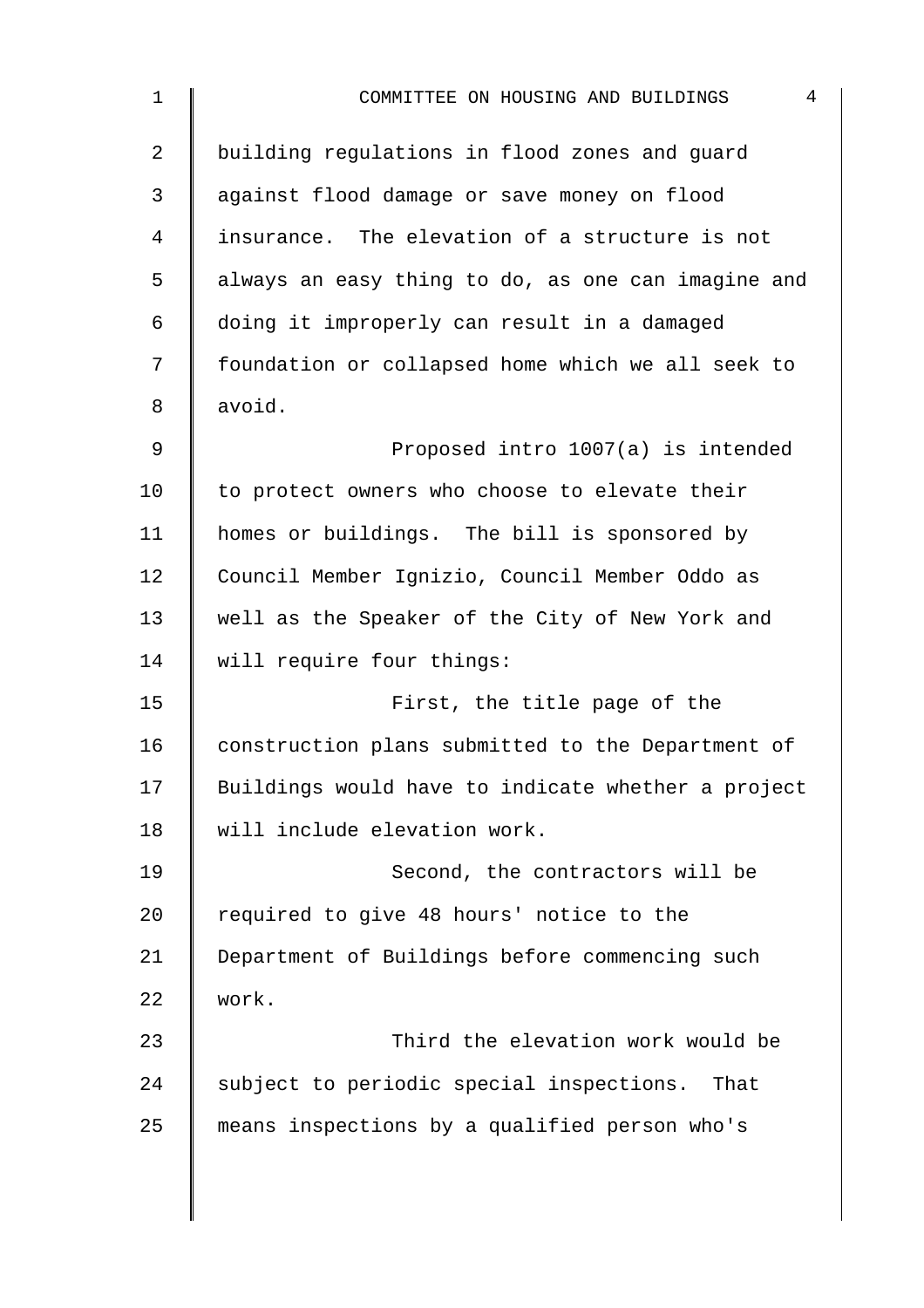| $\mathbf 1$ | 5<br>COMMITTEE ON HOUSING AND BUILDINGS            |
|-------------|----------------------------------------------------|
| 2           | chosen by an owner or contractor and authorized by |
| 3           | the Department of Buildings.                       |
| 4           | And lastly the Department of                       |
| 5           | Consumer Affairs would have to provide information |
| 6           | about home improvement work and home improvement   |
| 7           | contractors to homeowners and the public. This     |
| 8           | would include more information about the types of  |
| 9           | work that home improvement contractors can do and  |
| 10          | the licenses and permits that they need to engage  |
| 11          | in certain types of work.                          |
| 12          | Today we expect to hear from                       |
| 13          | representatives from the Department of Buildings   |
| 14          | as well as the Department of Consumer Affairs and  |
| 15          | the construction industry as well as members of    |
| 16          | the general public.                                |
| 17          | As I said at the outset if anyone                  |
| 18          | would like to testify please see the sergeant-at-  |
| 19          | arms and fill out the form. I'd like to thank      |
| 20          | everyone for attending today's hearing and I would |
| 21          | now like to turn to the bill's sponsor for a brief |
| 22          | statement. Council Member Ignizio?                 |
| 23          | COUNCIL MEMBER IGNIZIO: Thank you,                 |
| 24          | Mr. Chairman. I appreciate you holding the hearing |
| 25          | today on this bill.                                |
|             |                                                    |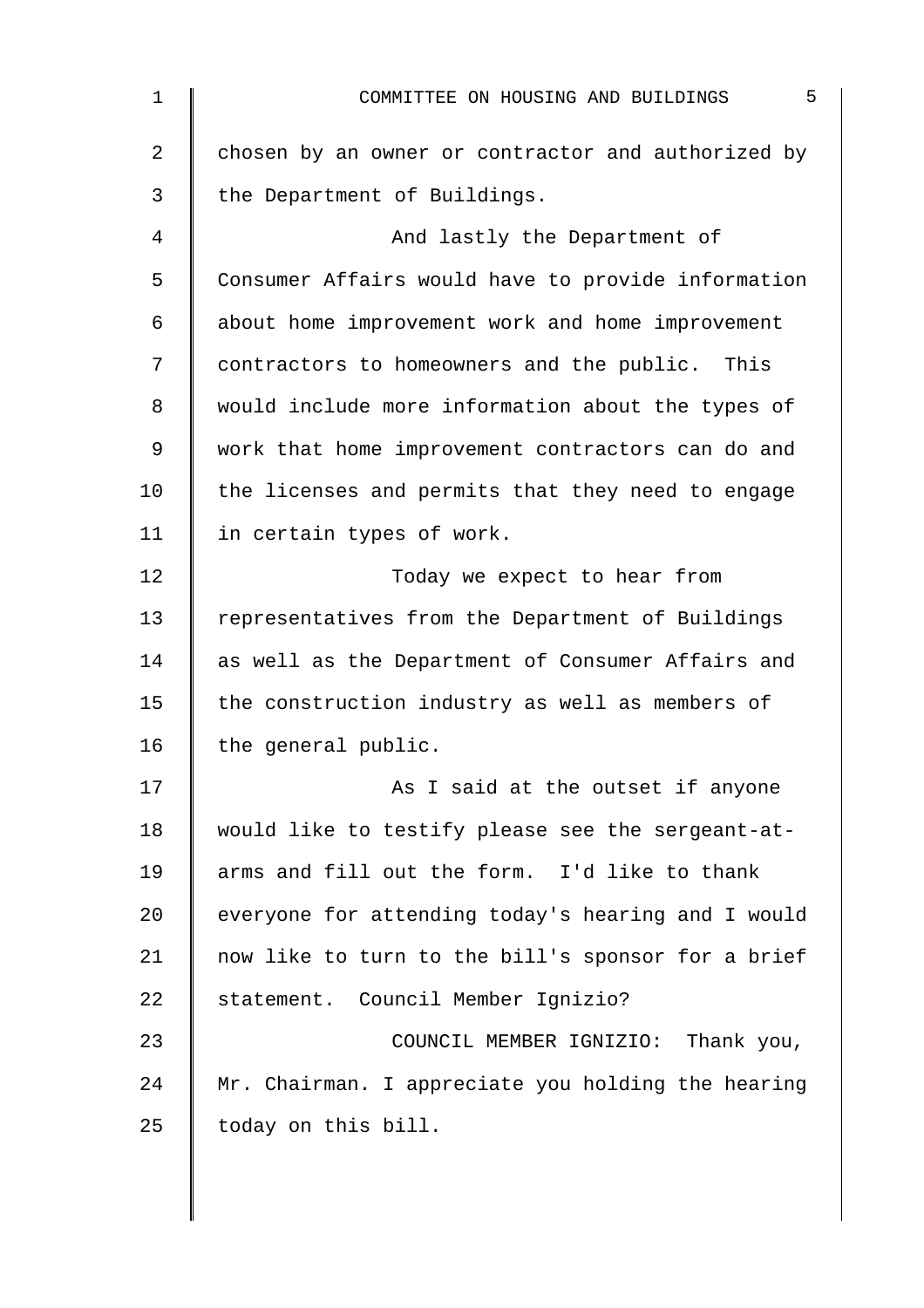| $\mathbf 1$ | $6\,$<br>COMMITTEE ON HOUSING AND BUILDINGS         |
|-------------|-----------------------------------------------------|
| 2           | I just wanted to point out that a                   |
| 3           | couple of weeks ago Council Member Oddo and I       |
| 4           | traveled to New Orleans to learn from the issues    |
| 5           | that they had down there after Katrina, and to not  |
| 6           | replicate them here in New York in the wake of      |
| 7           | Sandy.                                              |
| 8           | One of the main things that kept                    |
| 9           | recurring was before of the elevation process. In   |
| 10          | New Orleans there was a lot of fraud relating to    |
| 11          | the elevation process whereby people would come     |
| 12          | in, somebody who was renovating your bathroom and   |
| 13          | then he came back and said, "You know, I could      |
| 14          | raise your home for you. No problem," for \$30,000, |
| 15          | for \$40,000. They would take the money, do a       |
| 16          | slipshod work and it wasn't under the watchful eye  |
| 17          | of a good city agency or any professional and they  |
| 18          | ended up with a very difficult situation whereby a  |
| 19          | lot of homes were condemned.                        |
| 20          | That's what led to myself, Council                  |
| 21          | Member Oddo, Council Member Ulrich, the Speaker,    |
| 22          | to get together and try to make a situation         |
| 23          | whereby the elevation process, which is going to    |
| 24          | be for thousands of homes in New York is one that   |
| 25          | is done right and one that is free of potential     |
|             |                                                     |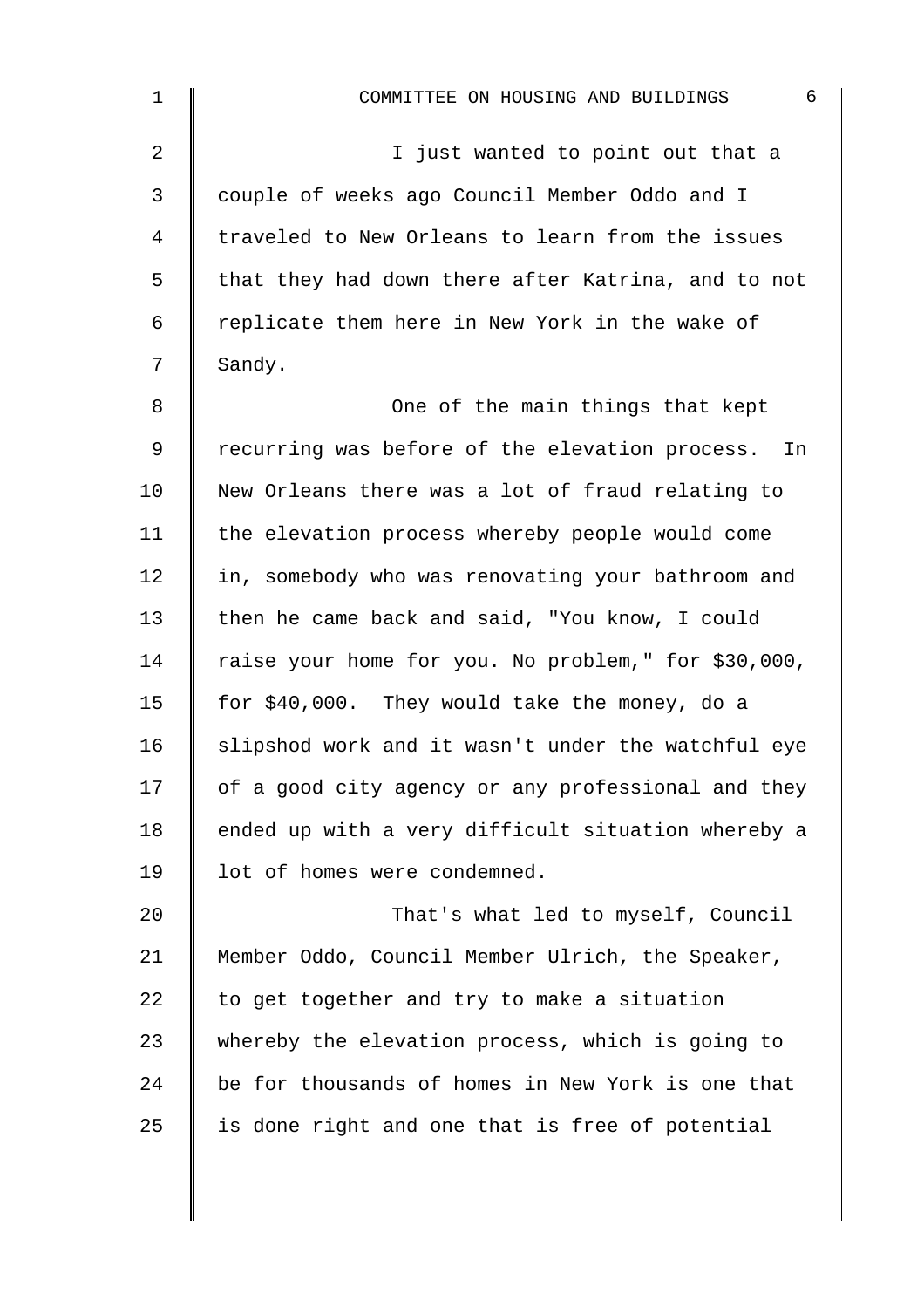| $\mathbf 1$    | 7<br>COMMITTEE ON HOUSING AND BUILDINGS            |
|----------------|----------------------------------------------------|
| $\overline{2}$ | fraud and I think we have a great relationship     |
| 3              | with the Department of Buildings and the           |
| $\overline{4}$ | Department of Consumer Affairs and the mayor's     |
| 5              | office and I think we're all on the same page and  |
| 6              | we built a better mousetrap with this bill.        |
| 7              | Thank you, Mr. Chairman, for                       |
| 8              | allowing me to speak and I look forward to the     |
| 9              | hearing.                                           |
| 10             | CHAIRPERSON DILAN: Okay we've been                 |
| 11             | joined by Council Member Tish James who's a member |
| 12             | of the committee, Council Member Jimmy Oddo for a  |
| 13             | statement.                                         |
| 14             | COUNCIL MEMBER ODDO: Council                       |
| 15             | Member Ignizio referred to the trip to New Orleans |
| 16             | that we took. We spent 48 hours on the ground in   |
| 17             | late January. I was a reluctant traveler; I        |
| 18             | really didn't want to go because I wasn't totally  |
| 19             | convinced that what we would see would translate   |
| 20             | and New Orleans' experience would translate up     |
| 21             | here. Vinny was right and I was wrong and it was   |
| 22             | an amazing 48 hours.                               |
| 23             | As he said, we got to see in person                |
| 24             | the things that New Orleans got right and the      |
| 25             | things that they got wrong and the things they got |
|                |                                                    |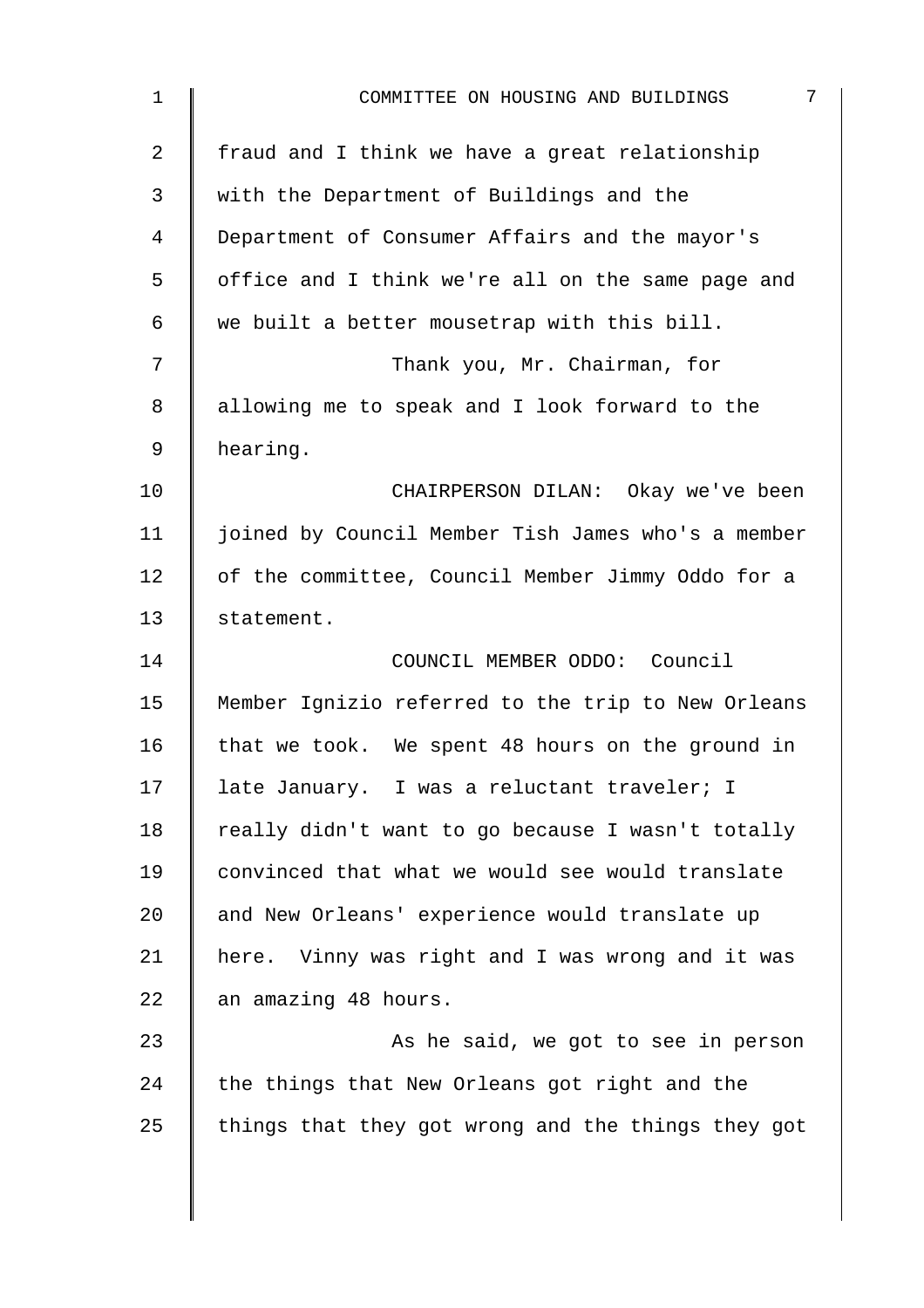| 8<br>COMMITTEE ON HOUSING AND BUILDINGS            |
|----------------------------------------------------|
| wrong badly. In every conversation about Sandy     |
| since we've been back, which is a conversation     |
| it's every day I have referred to that trip. So    |
| frankly it's a credit to Council Member Ignizio    |
| for pushing it and setting it up.                  |
| I've referred back to something                    |
| I've seen, or something that was said to us. As    |
| Vinny said time and time again they preached to us |
| how bad actors came out of the woods in elevating  |
| homes. There's an infamous house that we showed    |
| during the press conference with the speaker; I    |
| have a picture there that folks could see if they  |
| want. It's a house that they showed us: they       |
| literally drove us down to a road in the Gentilly  |
| section of Louisiana and said, "What do you notice |
| about the house?"                                  |
| So Vinny looked at the house; I                    |
| looked at the house. "The house is jacked up",     |
| I'm like, "The house is jacked up." "But what      |
| else? What's missing?" Well what was missing was   |
| a staircase. The point of the story is seven-and-  |
| a-half years later they went in, they paid a bunch |
| of money, the jacked up the house and they bolted. |
| They never finished the job and it's seven-and-a-  |
|                                                    |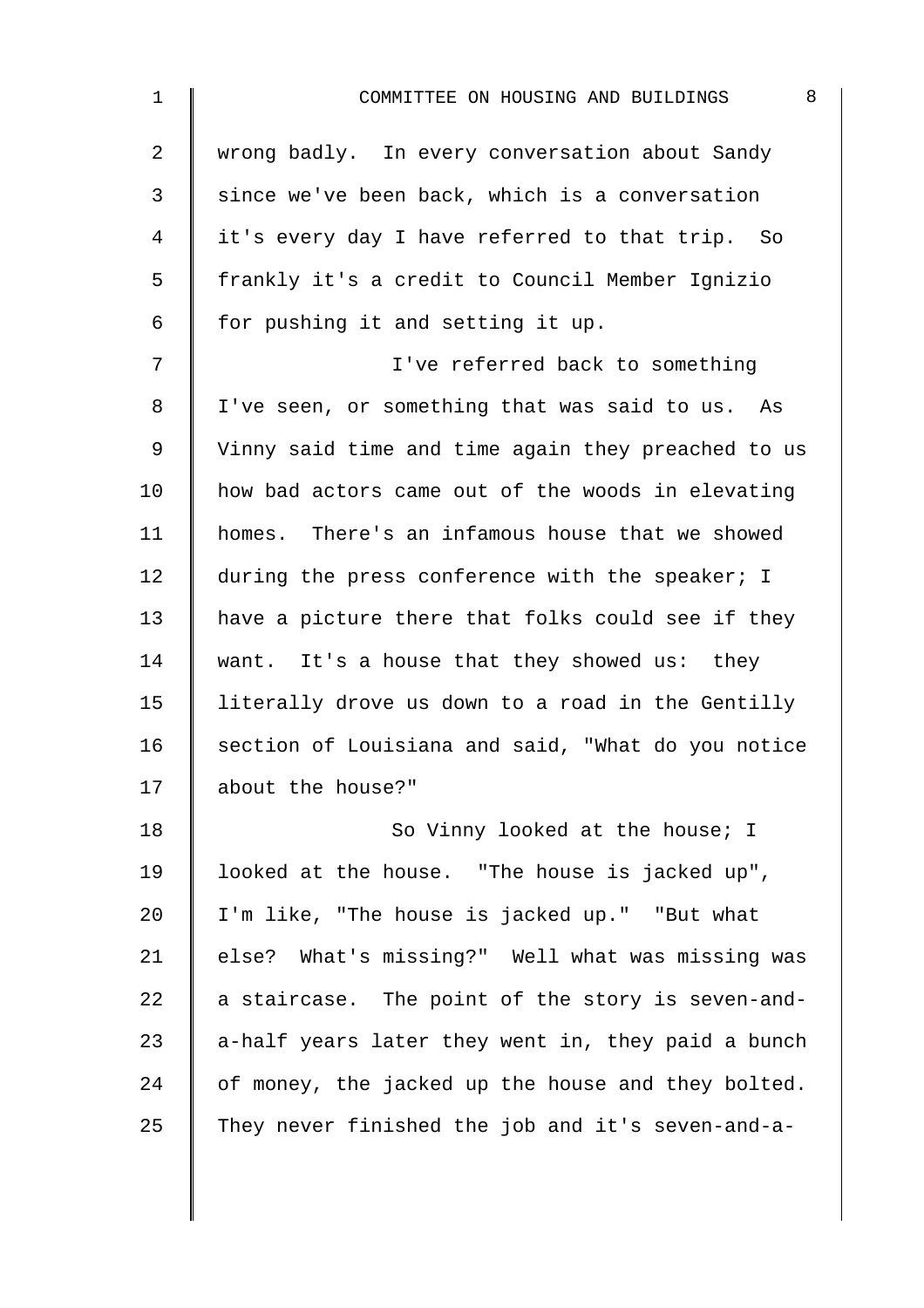| $\mathbf 1$    | 9<br>COMMITTEE ON HOUSING AND BUILDINGS            |
|----------------|----------------------------------------------------|
| $\overline{2}$ | half years later and whoever owned the house has   |
| 3              | given up on it.                                    |
| 4              | What we're trying to do through                    |
| 5              | Council Member Ignizio's bill, thank you to him    |
| 6              | and thank you to the staff, is trying to avoid     |
| 7              | additional heartache for our constituents. With    |
| 8              | the base flood elevation maps coming out, with the |
| 9              | need to raise houses we're concerned that we want  |
| 10             | to ensure that the people engaging in this         |
| 11             | construction are the right ones.                   |
| 12             | I will close with this: I had a                    |
| 13             | conversation with a national contractor Thursday   |
| 14             | night. He basically said, "Anyone can jack up a    |
| 15             | house. Doesn't mean they're going to do it         |
| 16             | right." What Council Member Ignizio is concerned   |
| 17             | with and what we're all concerned with is that we  |
| 18             | get this right so that people who have been        |
| 19             | victimized or impacted by the storm aren't         |
| 20             | victimized a second time. So thank you, Mr.        |
| 21             | Chairman.                                          |
| 22             | CHAIRPERSON DILAN: Thank you                       |
| 23             | Council Member Oddo. We've also been joined by     |
| 24             | Council Member Eric Ulrich. I would like to take   |
| 25             | a look at that photo in a second.                  |
|                |                                                    |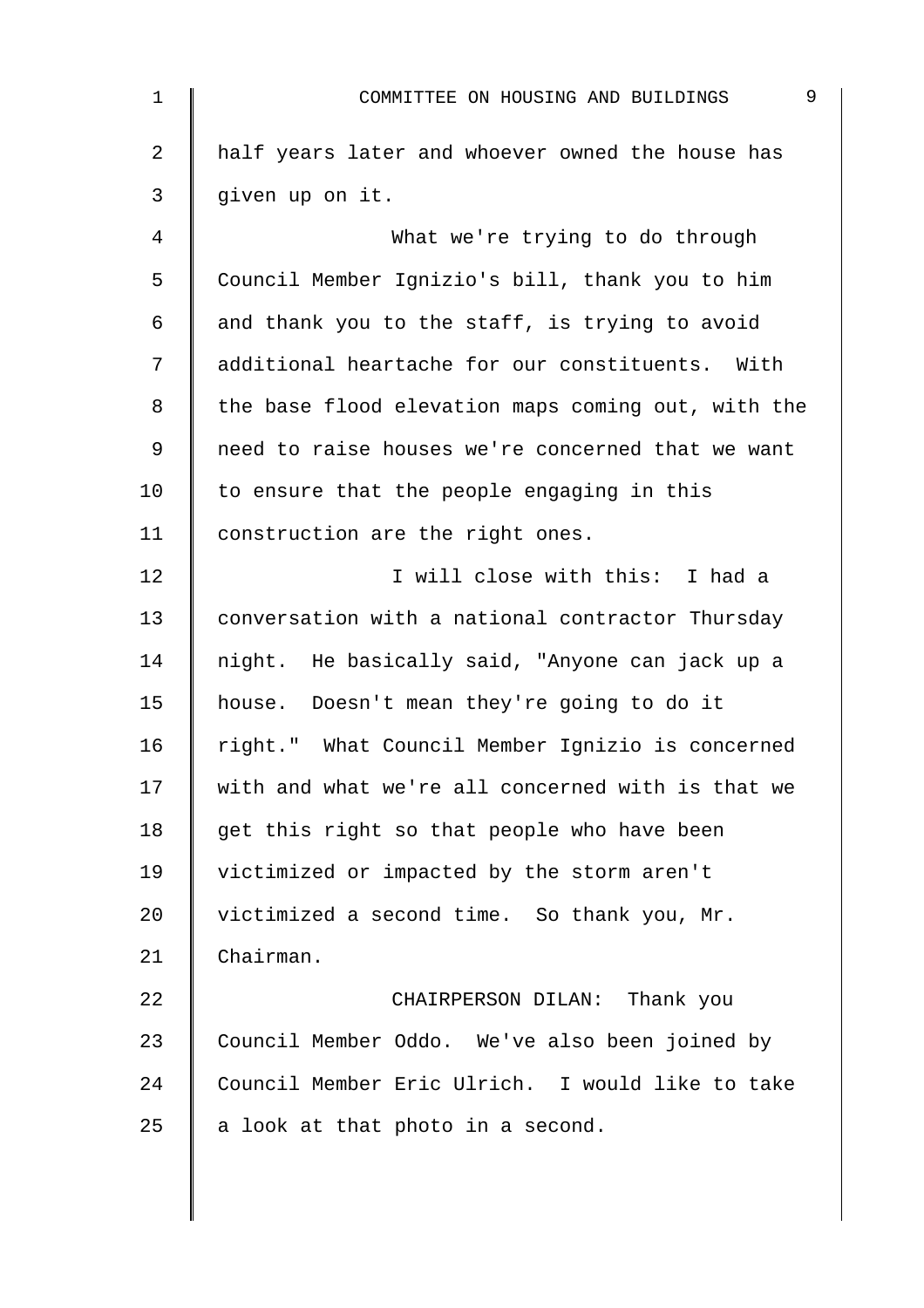| $\mathbf 1$    | 10<br>COMMITTEE ON HOUSING AND BUILDINGS           |
|----------------|----------------------------------------------------|
| $\overline{2}$ | We've been joined by                               |
| 3              | representatives from the Department of Buildings   |
| 4              | headed by the first Deputy Commissioner Thomas     |
| 5              | Fariello as well as individuals from the           |
| 6              | Department of Consumer Affairs and I believe it's  |
| 7              | Maria -- can you pronounce the last name? Marla    |
| 8              | Tepper.                                            |
| 9              | Okay so why don't we begin with the                |
| 10             | Department of Buildings and if DCA has testimony   |
| 11             | they certainly can add that. And even though I     |
| 12             | introduced you if you could begin by introducing   |
| 13             | yourself in your own voice and then you could      |
| 14             | begin your testimony.                              |
| 15             | THOMAS FARIELLO: Thank you. Good                   |
| 16             | afternoon, Chairman Dilan and the members of the   |
| 17             | committee. My name is Thomas Fariello, I'm the     |
| 18             | first deputy commissioner, Department of Buildings |
| 19             | and I have with me Gus Sirakis, our executive      |
| 20             | director of technical affairs. Thank you for       |
| 21             | allowing me the opportunity to testify on this     |
| 22             | issue.                                             |
| 23             | In the aftermath of Sandy many                     |
| 24             | homeowners may look for ways to protect their      |
| 25             | homes from future storms and comply with insurance |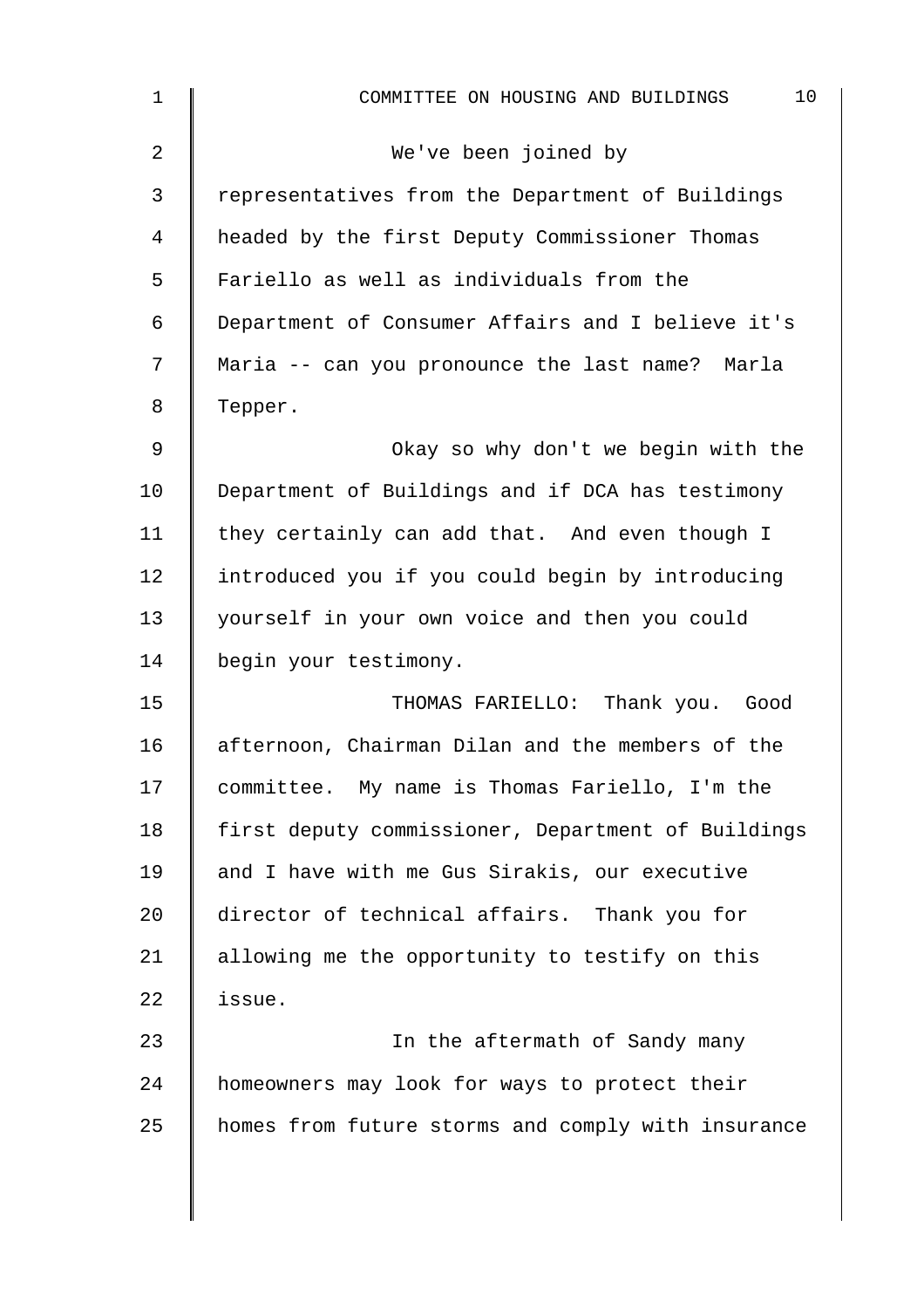| 1  | 11<br>COMMITTEE ON HOUSING AND BUILDINGS           |
|----|----------------------------------------------------|
| 2  | requirements. One of the most common retrofitting  |
| 3  | methods is elevating a house to a required or      |
| 4  | designed flood elevation. When a house is          |
| 5  | properly elevated delivering area will be above    |
| 6  | all but the most severe floods such as a 500-year  |
| 7  | flood.                                             |
| 8  | While several elevation techniques                 |
| 9  | are available this proposed legislation looks to   |
| 10 | offer homeowners some regulatory and quality       |
| 11 | assurance protections from the process known as    |
| 12 | house raising or lifting.                          |
| 13 | The Department will require a                      |
| 14 | licensed design professional to follow the work on |
| 15 | an alteration application, in most cases via an    |
| 16 | Alt-2 [phonetic] for structural work. This         |
| 17 | creates a responsible party, the engineer, or      |
| 18 | architect in this case, whom the Department can    |
| 19 | hold responsible for planning and sequencing       |
| 20 | lifting operating.                                 |
| 21 | The contractor lifting the home                    |
| 22 | would then need to notify the Department in        |
| 23 | writing 48 hours of notice in advance of start of  |
| 24 | operations. Similar to our excavations             |
| 25 | notifications we would accept this via a letter or |
|    |                                                    |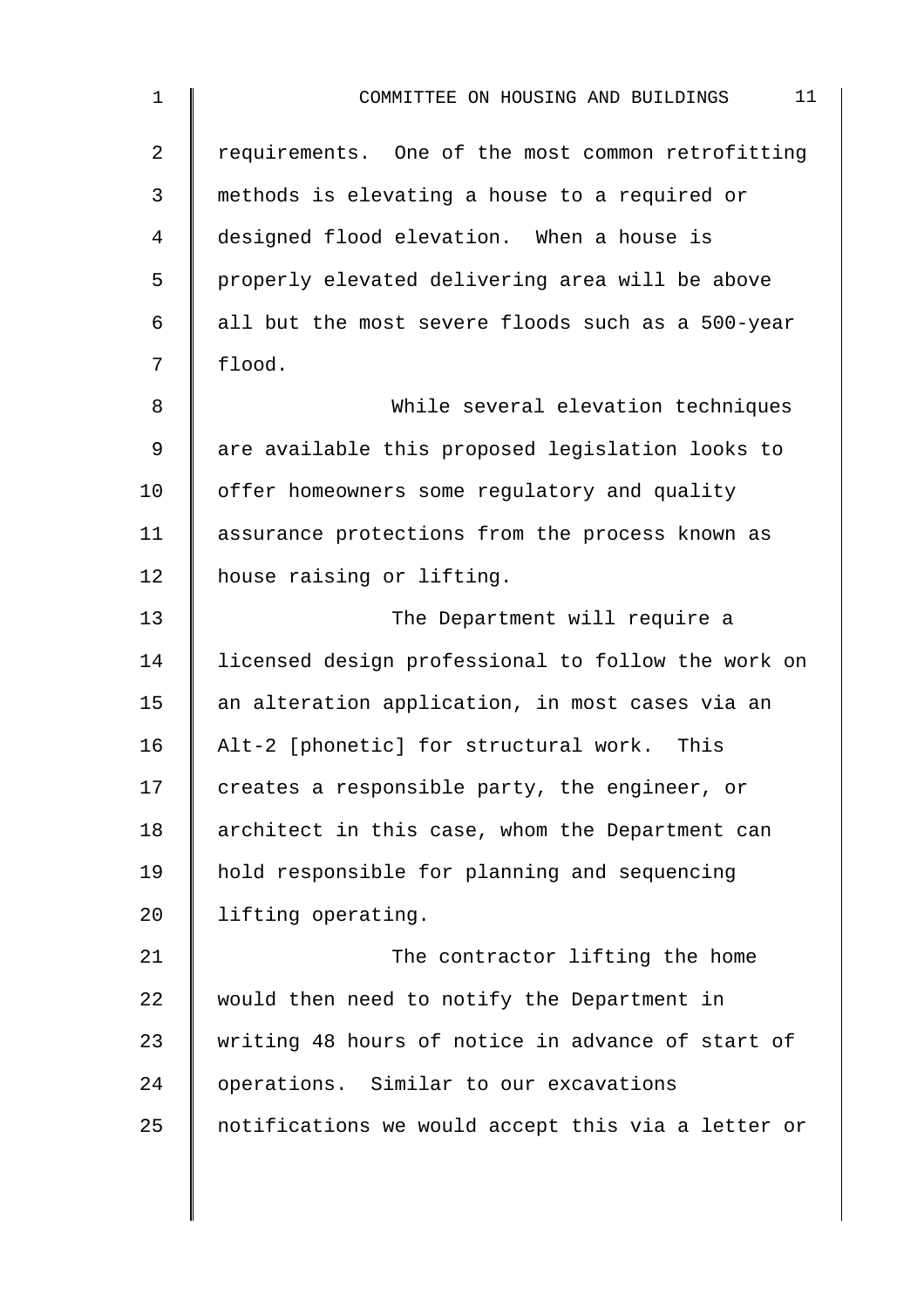| $\mathbf 1$ | 12<br>COMMITTEE ON HOUSING AND BUILDINGS           |
|-------------|----------------------------------------------------|
| 2           | fax, however for this important matter we'll also  |
| 3           | set up a separate email address so that the        |
| 4           | applicant can use that and go directly to the      |
| 5           | engineering enforcement units inside the           |
| 6           | Department that will be responsible for oversight  |
| 7           | of the operation. So as per the operation this     |
| 8           | process involves lifting the house and extending   |
| $\mathsf 9$ | the existing foundations below to a level above    |
| 10          | qrade.                                             |
| 11          | During the elevation process houses                |
| 12          | are separated from the foundation, raised on       |
| 13          | hydraulic jacks and held temporarily by supports   |
| 14          | while a new or extended foundation is constructed  |
| 15          | below. The living area is raised and only the      |
| 16          | foundation remains exposed to flooding.            |
| 17          | When houses are lifted with this                   |
| 18          | technique the new or extended foundation consists  |
| 19          | of continuous walls or separate piers, posts,      |
| 20          | columns or pilings.                                |
| 21          | First holes are made at intervals                  |
| 22          | in the foundation wall so that a series of steel   |
| 23          | I-beams can be installed at critical points under  |
| 24          | the floor framing. The I-beams are placed so that  |
| 25          | they run perpendicular to the floor joists.<br>The |
|             |                                                    |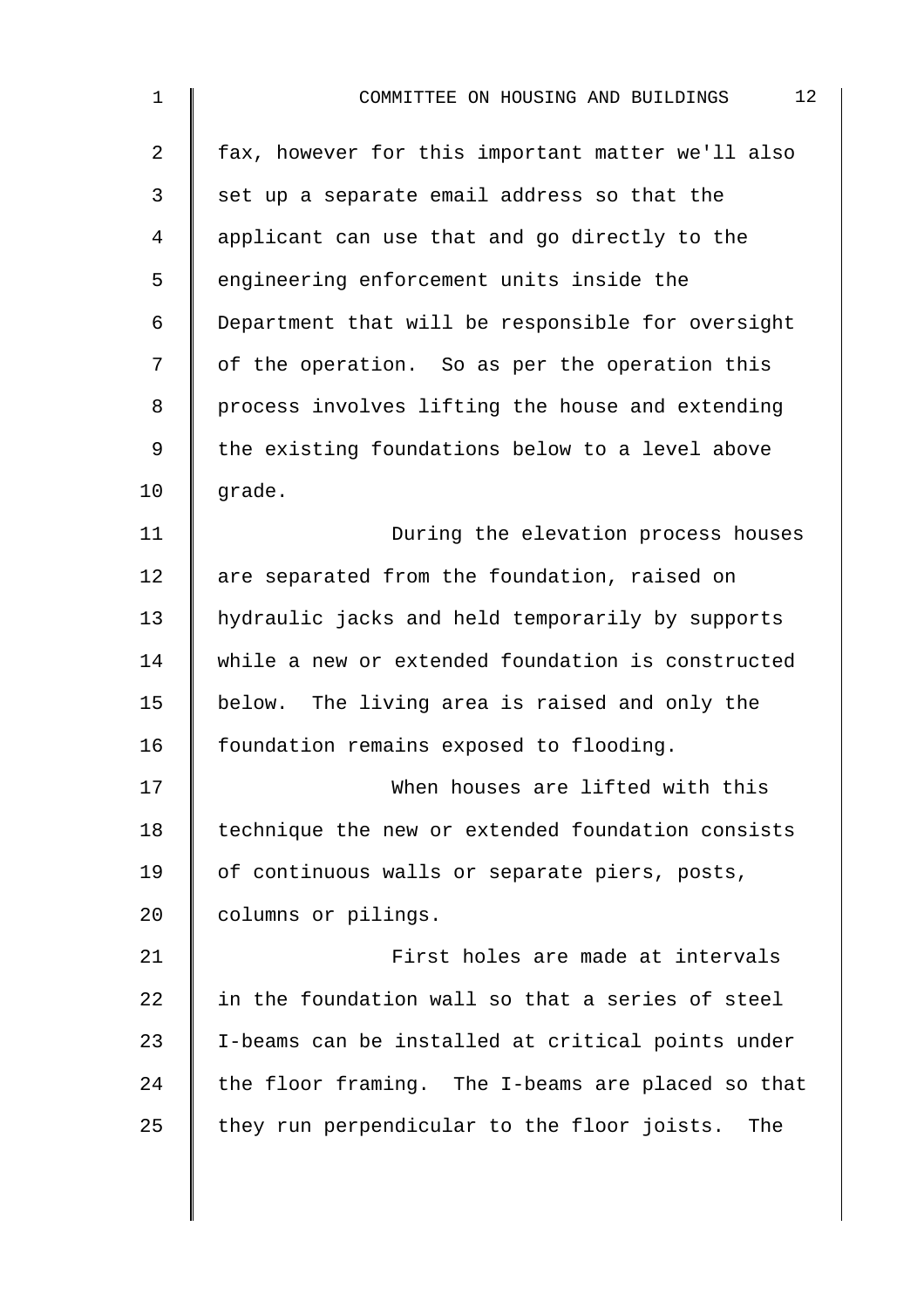| $\mathbf 1$    | 13<br>COMMITTEE ON HOUSING AND BUILDINGS            |
|----------------|-----------------------------------------------------|
| $\overline{2}$ | second set of beams is then placed below and        |
| 3              | perpendicular to the first set.                     |
| 4              | The two sets of beams extend the                    |
| 5              | width and length of the house and form a cradle     |
| 6              | that supports the houses as it is being raised. A   |
| 7              | tower of cribbing is created and jacks are set on   |
| 8              | top. Once the beams and jacks are in place the      |
| 9              | elevation process begins. The jacks will extend     |
| 10             | only so high, so at intervals during the process    |
| 11             | the house and jacks are supported temporarily on    |
| 12             | cribbing while the jacks are raised.                |
| 13             | After the house is elevated it is                   |
| 14             | again supported on cribbing while the foundation    |
| 15             | walls are extended to the desired height with       |
| 16             | concrete blocks or poured concrete. The house is    |
| 17             | then lowered onto the extended foundation walls,    |
| 18             | the I-beams are removed and the holes where the     |
| 19             | beams pass through are filled.                      |
| 20             | Before this work can be permitted                   |
| 21             | by the Department the proposed legislation would    |
| 22             | require a special inspection. According to the      |
| 23             | 2008 New York City Construction Code special        |
| 24             | inspections are inspections of selected material    |
| 25             | installations and construction operations.<br>These |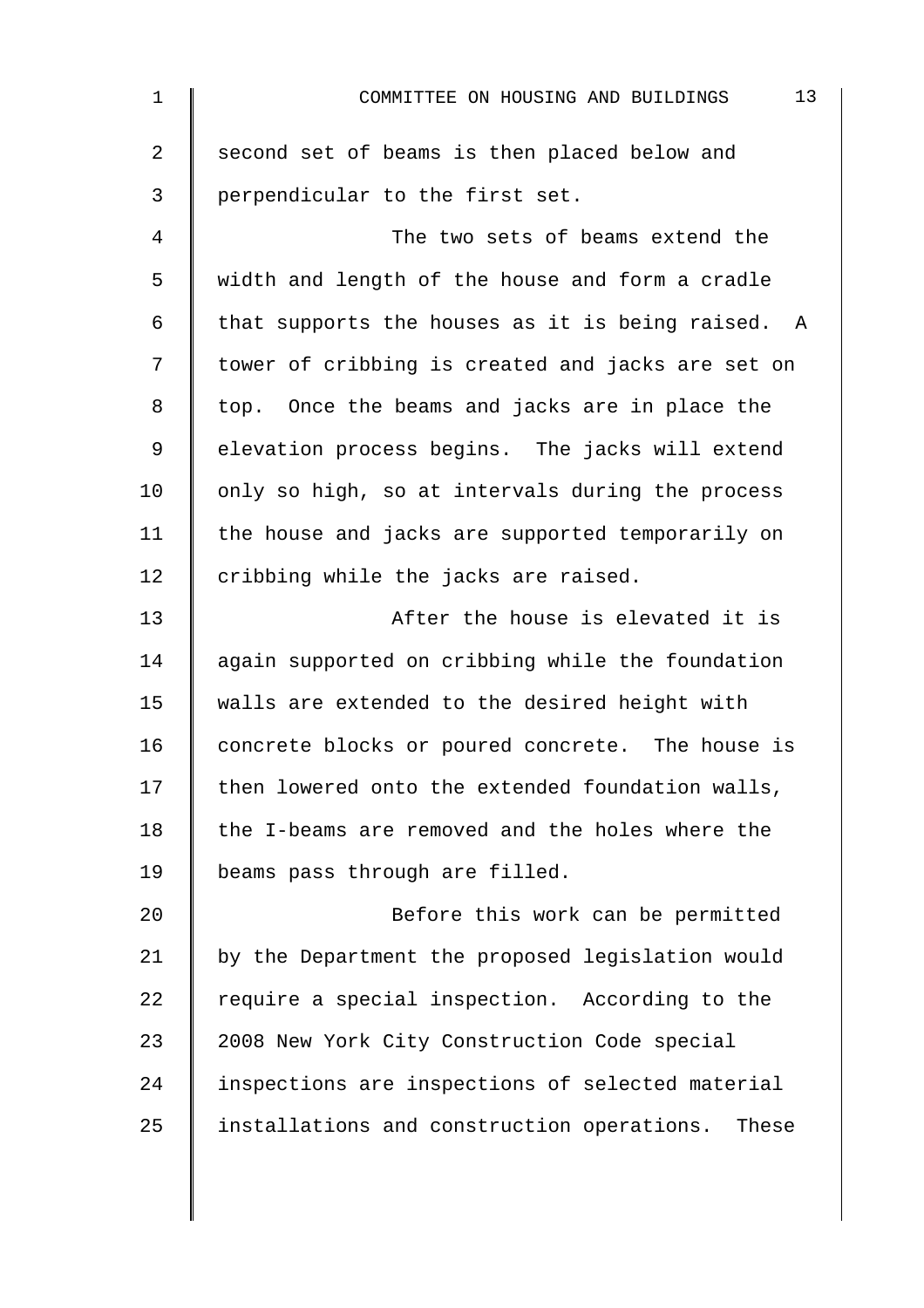| $\mathbf 1$ | 14<br>COMMITTEE ON HOUSING AND BUILDINGS           |
|-------------|----------------------------------------------------|
| 2           | inspections confirm compliance with approved       |
| 3           | construction documents and reference standards     |
| 4           | required by the building code or its reference     |
| 5           | standards.                                         |
| 6           | In section 1704.4.27 a periodic                    |
| 7           | inspection shall be required to ensure the lifting |
| 8           | operation is being performed according to the      |
| 9           | plans filed with the department. We will           |
| 10          | promulgate rules for special inspections with a    |
| 11          | minimum of two inspections, one during operation   |
| 12          | and the second at completion will be mandatory.    |
| 13          | In addition the special inspector                  |
| 14          | will be required to certify the work was completed |
| 15          | according to the plans before the work is signed   |
| 16          | off by the Department.                             |
| 17          | The Department supports this                       |
| 18          | proposed legislation. We understand that while     |
| 19          | this operation may be one that can be done         |
| 20          | efficiently and often without incident it is       |
| 21          | important to have a responsible party and quality  |
| 22          | assurances for homeowners.                         |
| 23          | Thank you and I'd be happy to                      |
| 24          | answer any questions you may have.                 |
| 25          | MARLA TEPPER: The proposed                         |
|             |                                                    |
|             |                                                    |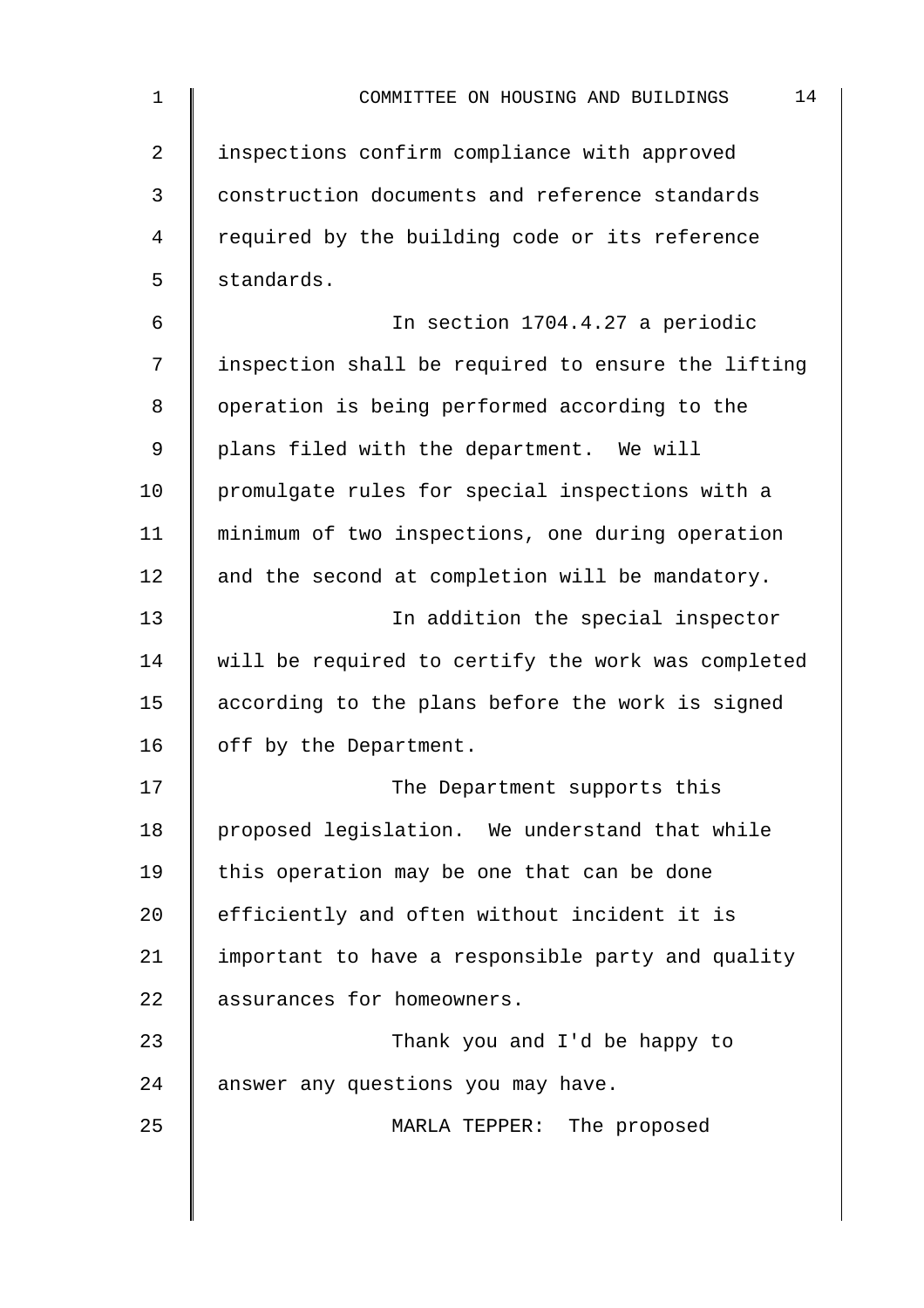| $\mathbf 1$    | 15<br>COMMITTEE ON HOUSING AND BUILDINGS           |
|----------------|----------------------------------------------------|
| $\overline{2}$ | legislation -- oh, let me introduce myself. My     |
| 3              | name is Marla Tepper, I'm general counsel and      |
| 4              | deputy commissioner for legal affairs at the       |
| 5              | Department of Consumer Affairs.                    |
| 6              | The proposed legislation provides                  |
| 7              | that the Department of Consumer Affairs will       |
| 8              | provide public education to all interested         |
| 9              | stakeholders with regard to this new type of       |
| 10             | activity to prevent the victimization that you     |
| 11             | described. We're delighted to have this            |
| 12             | opportunity and to work with Department of         |
| 13             | Buildings to accomplish the goals of the           |
| 14             | legislation.                                       |
| 15             | As you know, we routinely engage in                |
| 16             | such public outreach, we regularly meet with       |
| 17             | consumers, business representatives as well as     |
| 18             | elected officials to further the goals of the      |
| 19             | Department of Consumer Affairs. In this instance   |
| 20             | we will be working directly with the Department of |
| 21             | Buildings to make sure that the information we     |
| 22             | post accurately and comprehensively describes that |
| 23             | consumers need to know about this particular type  |
| 24             | of home improvement. We think that the             |
| 25             | legislation appropriately includes the Department  |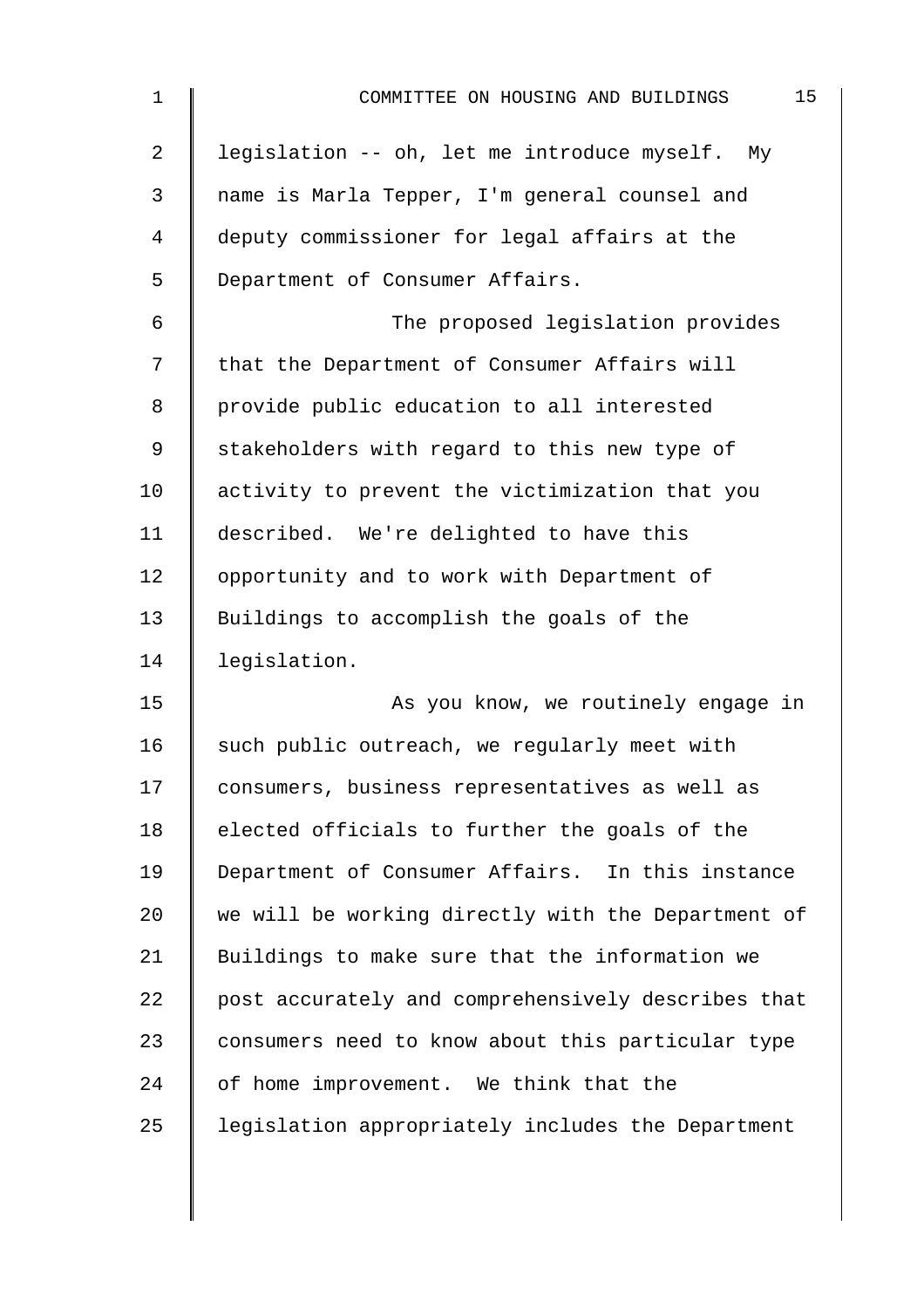| 1            | 16<br>COMMITTEE ON HOUSING AND BUILDINGS           |
|--------------|----------------------------------------------------|
| 2            | for that purpose.                                  |
| $\mathbf{3}$ | [Off mic]                                          |
| 4            | MALE SPEAKER: Will the Department                  |
| 5            | of Buildings send some of their own inspectors     |
| 6            | periodically to these sites to ensure, or will     |
| 7            | they just rely on the certification by the         |
| 8            | architect or engineer on record?                   |
| 9            | THOMAS FARIELLO: So we'd model                     |
| 10           | this as we do today. We have an excavation unit    |
| 11           | that does underpinning, which is another similar   |
| 12           | operation that's a little onerous. So when we get  |
| 13           | notified by the contractor we will have a unit     |
| 14           | that goes out there like, you know, we won't go    |
| 15           | out there at a set time or anything like that. We  |
| 16           | know that you're working and so we'll go as much   |
| 17           | our unit can go out there.                         |
| 18           | MALE SPEAKER: Okay so I think it's                 |
| 19           | just important to note to the chairman, to the     |
| 20           | committee and those that are watching is that the  |
| 21           | Department of Buildings will also inspect at their |
| 22           | ability to do so these sites that are in various   |
| 23           | stages of the elevation which I think is an added  |
| 24           | benefit. And I wanted to thank the commissioner    |
| 25           | for that. Thank you.                               |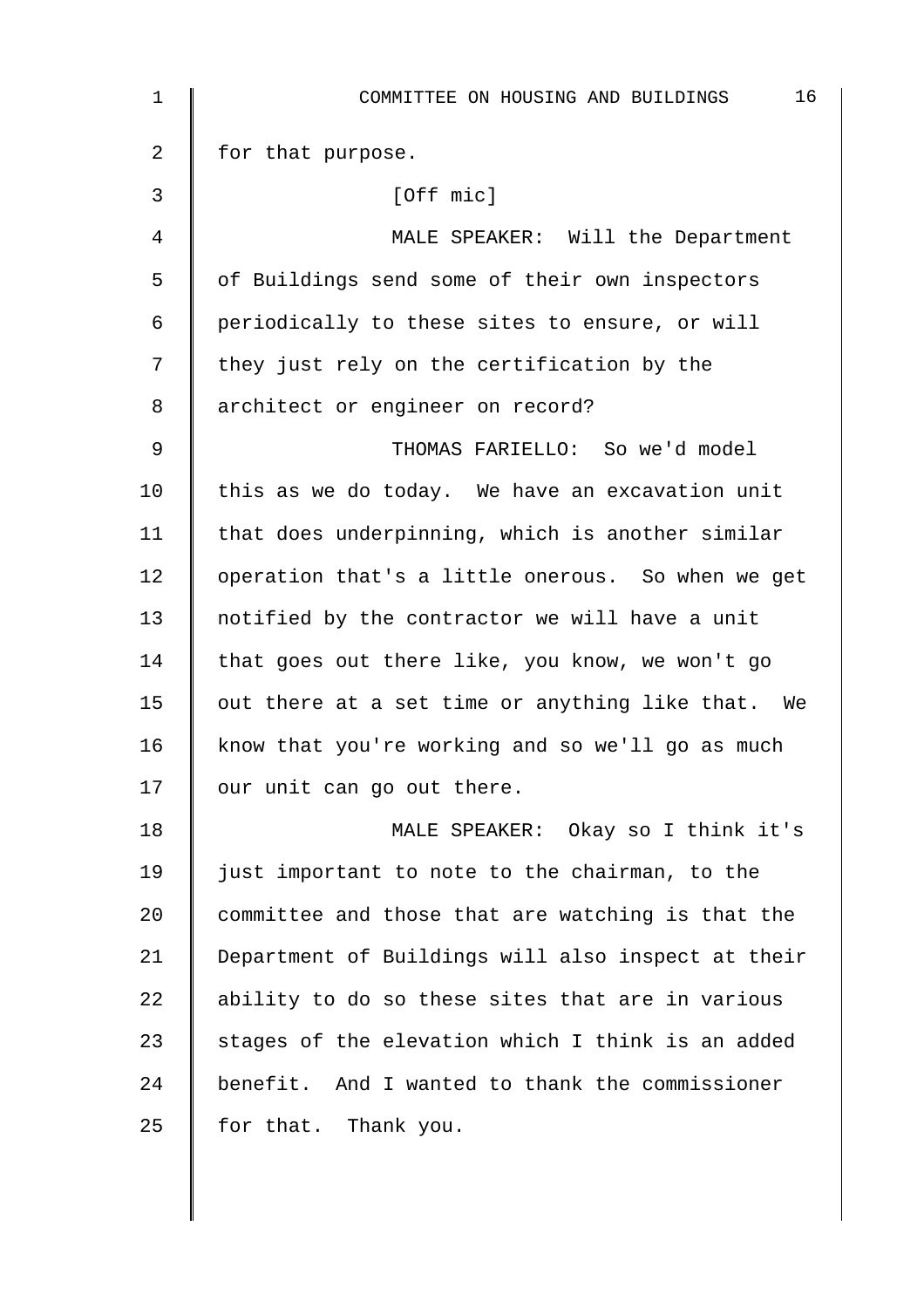| $\mathbf 1$    | 17<br>COMMITTEE ON HOUSING AND BUILDINGS           |
|----------------|----------------------------------------------------|
| $\overline{2}$ | CHAIRPERSON DILAN: And we've also                  |
| 3              | been joined by Council Member Mendez of Manhattan. |
| $\overline{4}$ | Council Member Oddo?                               |
| 5              | COUNCIL MEMBER ODDO: I don't have                  |
| 6              | a question, Mr. Chairman; I just have comment that |
| 7              | today both Council Member Ignizio and I were       |
| 8              | having pieces of legislation that will be voted on |
| $\mathsf 9$    | this week that are actually supported by the       |
| 10             | administration. This may impact all of our         |
| 11             | reputations if we keep this up. But I just wanted  |
| 12             | to thank the administration and thank the council  |
| 13             | staff for working together to get both of these    |
| 14             | bills, one out of the public safety committee and  |
| 15             | one here obviously, Housing and Building, to help  |
| 16             | protect our constituents. Your cooperation is      |
| 17             | very much appreciated.                             |
| 18             | CHAIRPERSON DILAN: Thank you,                      |
| 19             | Council Member Oddo.                               |
| 20             | I just want to start out with                      |
| 21             | questions surrounding the special inspectors.      |
| 22             | What are their qualifications that they will need  |
| 23             | to conduct this type of work? Who chooses them,    |
| 24             | and are they indeed employees of the Department?   |
| 25             | THOMAS FARIELLO: Okay, so the                      |
|                |                                                    |
|                |                                                    |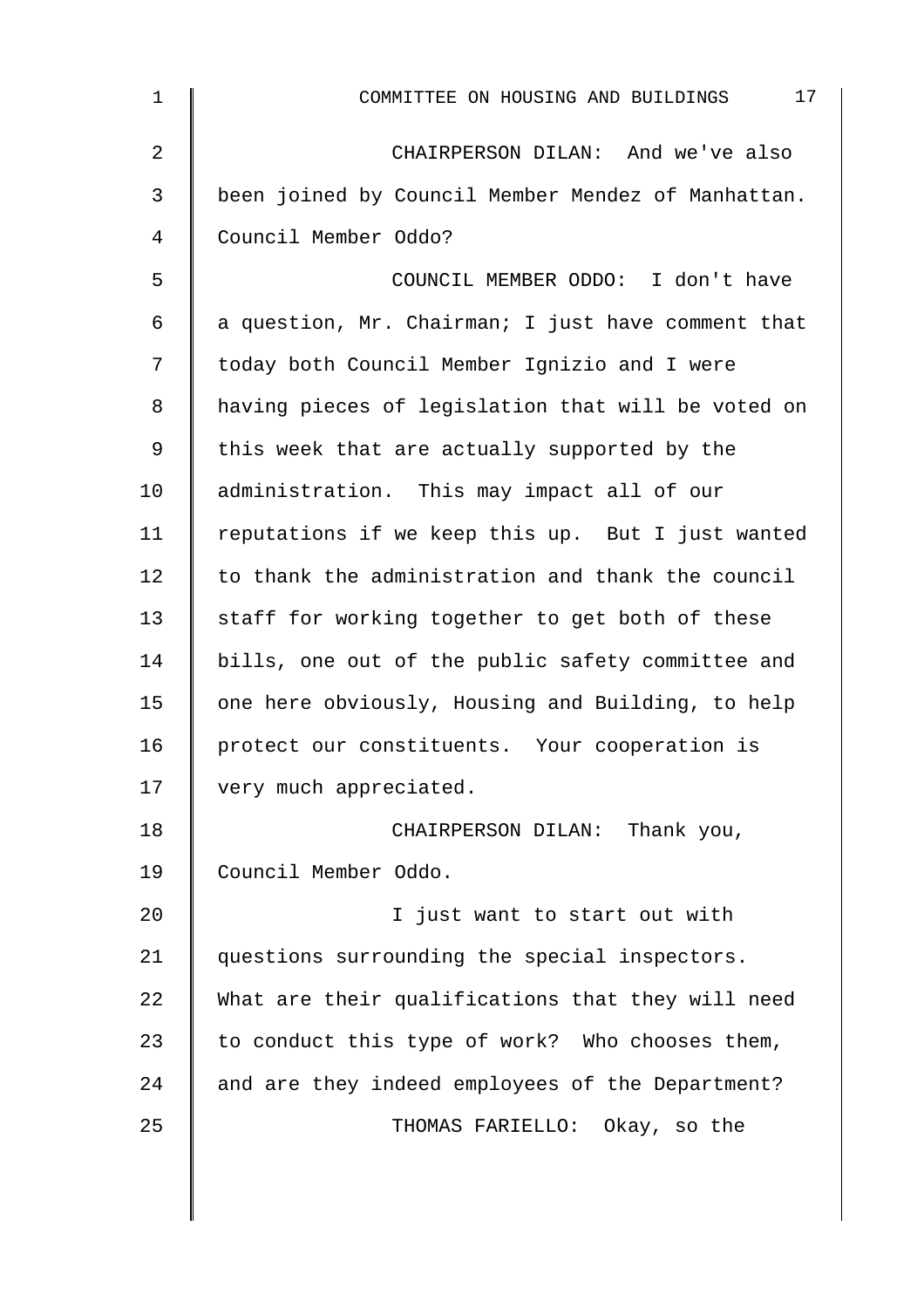| 18<br>COMMITTEE ON HOUSING AND BUILDINGS           |
|----------------------------------------------------|
| special inspectors would be hired by the owner;    |
| they cannot be hired by the contractor, that's in  |
| our special inspection rules. So they've be a      |
| licensed design professional, either a registered  |
| architect or a professional engineer with          |
| qualifications set by the state.                   |
| CHAIRPERSON DILAN: Okay so                         |
| therefore it won't be DOB employees? I just need   |
| that on the record. I've got [crosstalk]. Very     |
| good.                                              |
| THOMAS FARIELLO: No it won't.                      |
| CHAIRPERSON DILAN: Okay. How many                  |
| companies currently in New York conduct this type  |
| of home elevation work that's prescribed in the    |
| bill? How many are based in New York City? Do      |
| you anticipate some coming from outside of the     |
| city? And how much work do you think will be done  |
| in this regard in the affected areas as a result   |
| of Sandy?                                          |
| THOMAS FARIELLO: I mean most                       |
| recently we've had three cases, three applications |
| that came to us for house raising and they were    |
| all from outfits that were out of state. That's    |
| the ones we had most recently. So how many are in  |
|                                                    |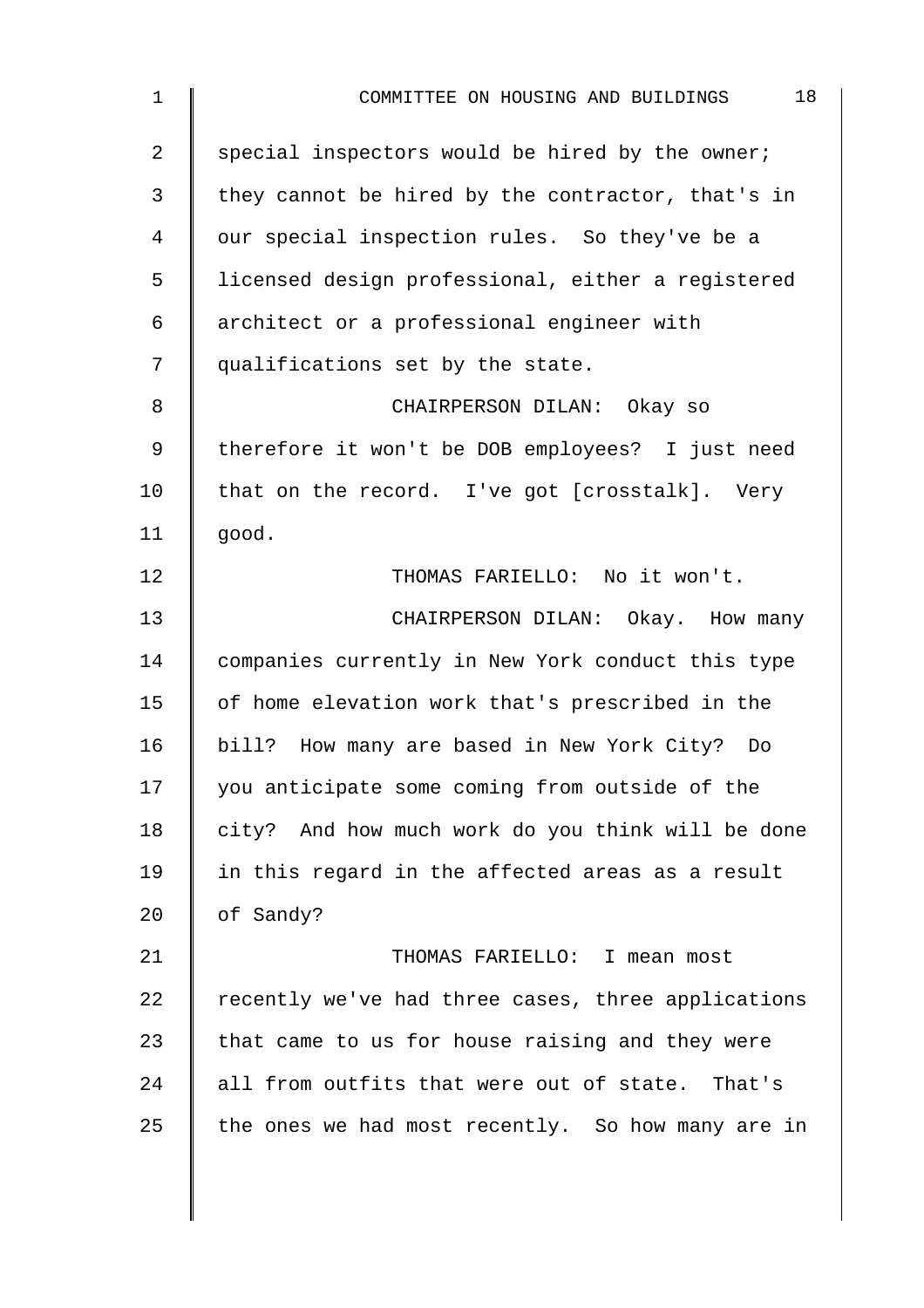| 1              | 19<br>COMMITTEE ON HOUSING AND BUILDINGS           |
|----------------|----------------------------------------------------|
| $\overline{2}$ | New York State? I wouldn't have that number.       |
| 3              | CHAIRPERSON DILAN: Okay and then                   |
| 4              | for both agencies what kind of licenses,           |
| 5              | registrations and permits are needed to conduct    |
| 6              | home elevation work?                               |
| 7              | MARLA TEPPER: The proposed                         |
| 8              | legislation contemplates that home improvement     |
| 9              | contractors would be performing this work under    |
| 10             | the supervision described by the Department of     |
| 11             | Buildings. In most instances a home improvement    |
| 12             | contractor will enter a contract with a consumer   |
| 13             | through a home improvement salesperson that is     |
| 14             | also a person who is licensed to perform that      |
| 15             | activity by the Department of Consumer Affairs.    |
| 16             | CHAIRPERSON DILAN: And I would                     |
| 17             | take, Commissioner by your statement, there would  |
| 18             | be an Alt-2 permit that would be required to       |
| 19             | conduct this work?                                 |
| 20             | THOMAS FARIELLO: Yeah, at the very                 |
| 21             | least there'll be an Alt-2. You know, I mean it    |
| 22             | would go up. If they were doing some change of     |
| 23             | use or egress they could do it under an Alteration |
| 24             | Type 1 application.                                |
| 25             | CHAIRPERSON DILAN: For the most                    |
|                |                                                    |
|                |                                                    |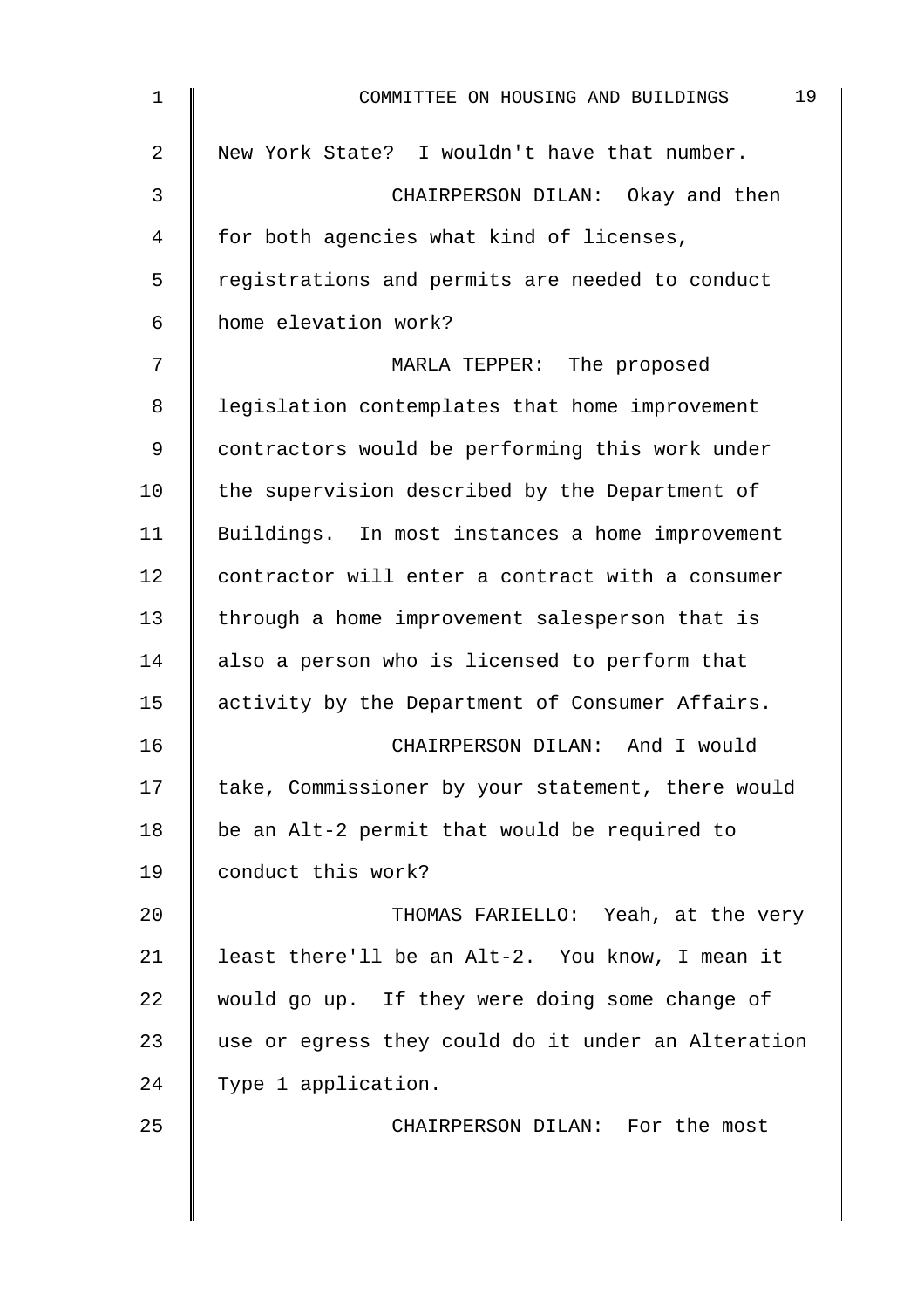| $\mathbf 1$ | 20<br>COMMITTEE ON HOUSING AND BUILDINGS           |
|-------------|----------------------------------------------------|
| 2           | part it'd be Alt-2 and potentially Alt-1? Okay.    |
| 3           | Back to the special inspectors again, are the      |
| 4           | qualifications only registered architect or        |
| 5           | engineer or could there be other professionals     |
| 6           | that can do this type of work?                     |
| 7           | THOMAS FARIELLO: So the answer is                  |
| 8           | no, it would have to be a registered design        |
| 9           | professional, so a licensed architect, registered  |
| 10          | architect or a licensed professional engineer.     |
| 11          | But you could have somebody that works within the  |
| 12          | firm. So I'm the professional engineer; I could    |
| 13          | have Gus work with me but I'm still responsible    |
| 14          | for what he does.                                  |
| 15          | CHAIRPERSON DILAN: For the job.                    |
| 16          | THOMAS FARIELLO: And that's                        |
| 17          | typical for even designing buildings and stuff     |
| 18          | like that.                                         |
| 19          | CHAIRPERSON DILAN: Okay. And then                  |
| 20          | as it relates to the special inspector again, will |
| 21          | requiring this inspector for home elevation work   |
| 22          | increase project costs or is this special          |
| 23          | inspector already part of a construction team?     |
| 24          | THOMAS FARIELLO: The special                       |
| 25          | inspection, it would be part of the structural     |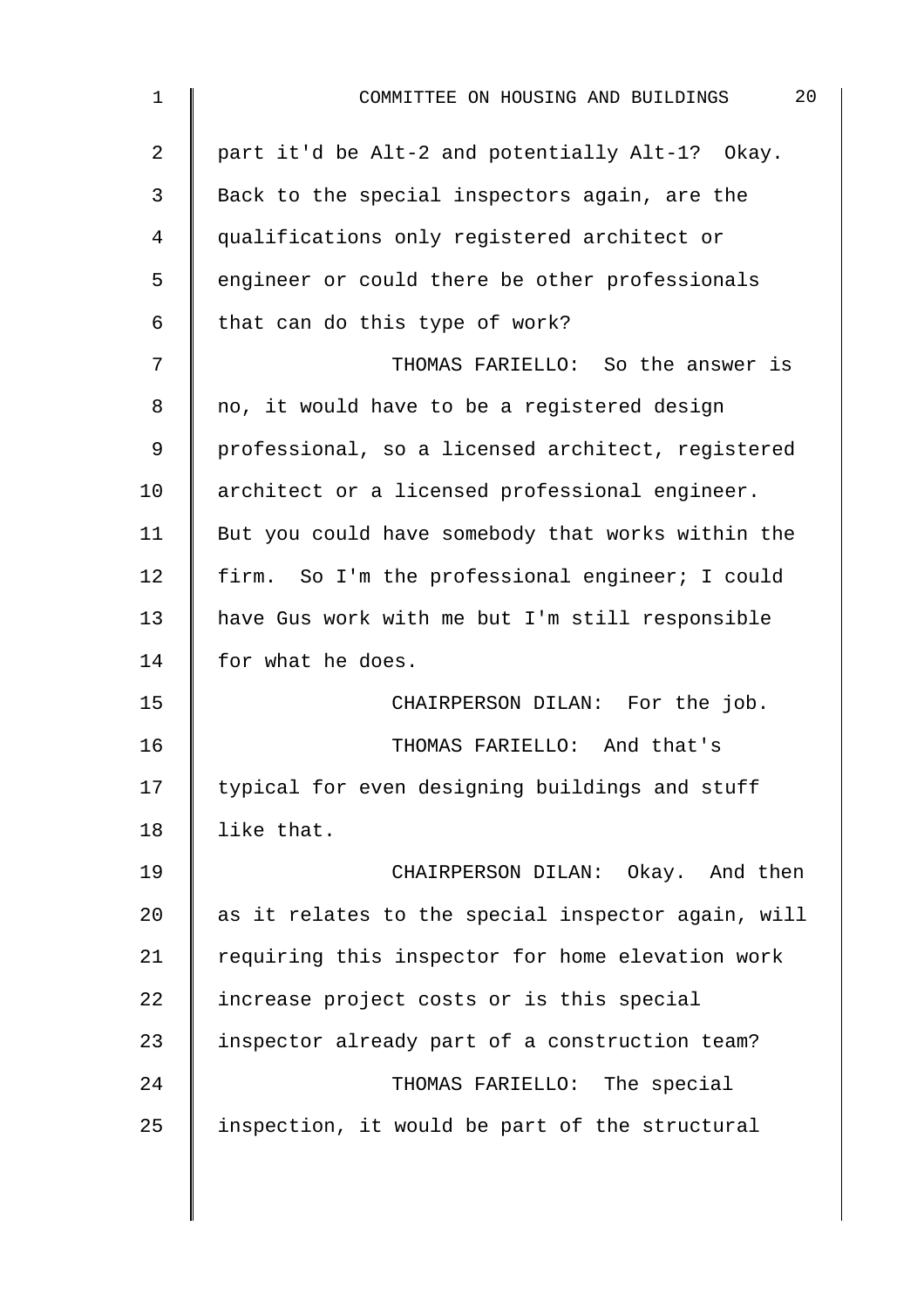| $\mathbf 1$    | 21<br>COMMITTEE ON HOUSING AND BUILDINGS           |
|----------------|----------------------------------------------------|
| $\overline{a}$ | stability, special inspection that would be        |
| 3              | required under the code today. So this would be    |
| 4              | that similar person. So I don't think it would     |
| 5              | raise the cost.                                    |
| 6              | CHAIRPERSON DILAN: Okay. I'm done                  |
| 7              | with my questions. If there's no more we've done   |
| 8              | by -- we've been joined by Council Member Brad     |
| $\mathsf 9$    | Lander and we are in the process of being joined   |
| 10             | by Council Member Lew Fidler. I'm ready to close   |
| 11             | questions unless I see a member that wants to add  |
| 12             | anything. If not, you know, certainly want to      |
| 13             | thank you for your time and testimony, and I       |
| 14             | certainly believe that the job that Council Member |
| 15             | Ignizio has done and the trip to New Orleans will  |
| 16             | bring some sense of order to this type of work and |
| 17             | some sense of uniformity to this type of work in   |
| 18             | the City of New York. So I want to thank him off   |
| 19             | of that. And I know he's doing it on behalf of     |
| 20             | his constituents that he represents.               |
| 21             | So with that we'd like to thank you                |
| 22             | and thank you for your testimony. Is there anyone  |
| 23             | else signed up? Is there anyone else that wants    |
| 24             | to speak on today's agenda item?                   |
| 25             | If not, Intro 1007(a) will be laid                 |
|                |                                                    |
|                |                                                    |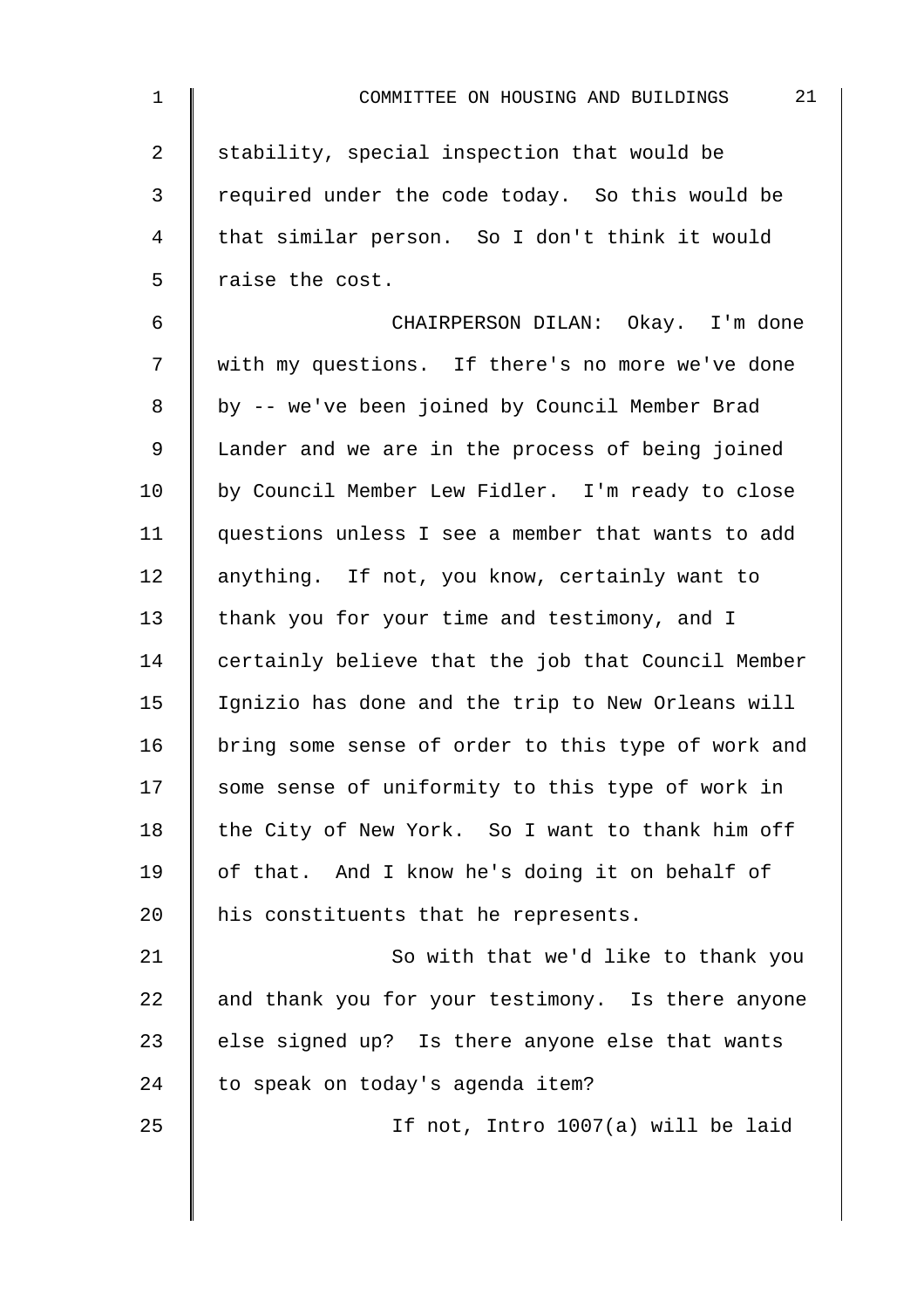| $1 \parallel$ | COMMITTEE ON HOUSING AND BUILDINGS             | $2.2^{\circ}$ |
|---------------|------------------------------------------------|---------------|
|               | 2   aside and that will conclude this hearing. |               |